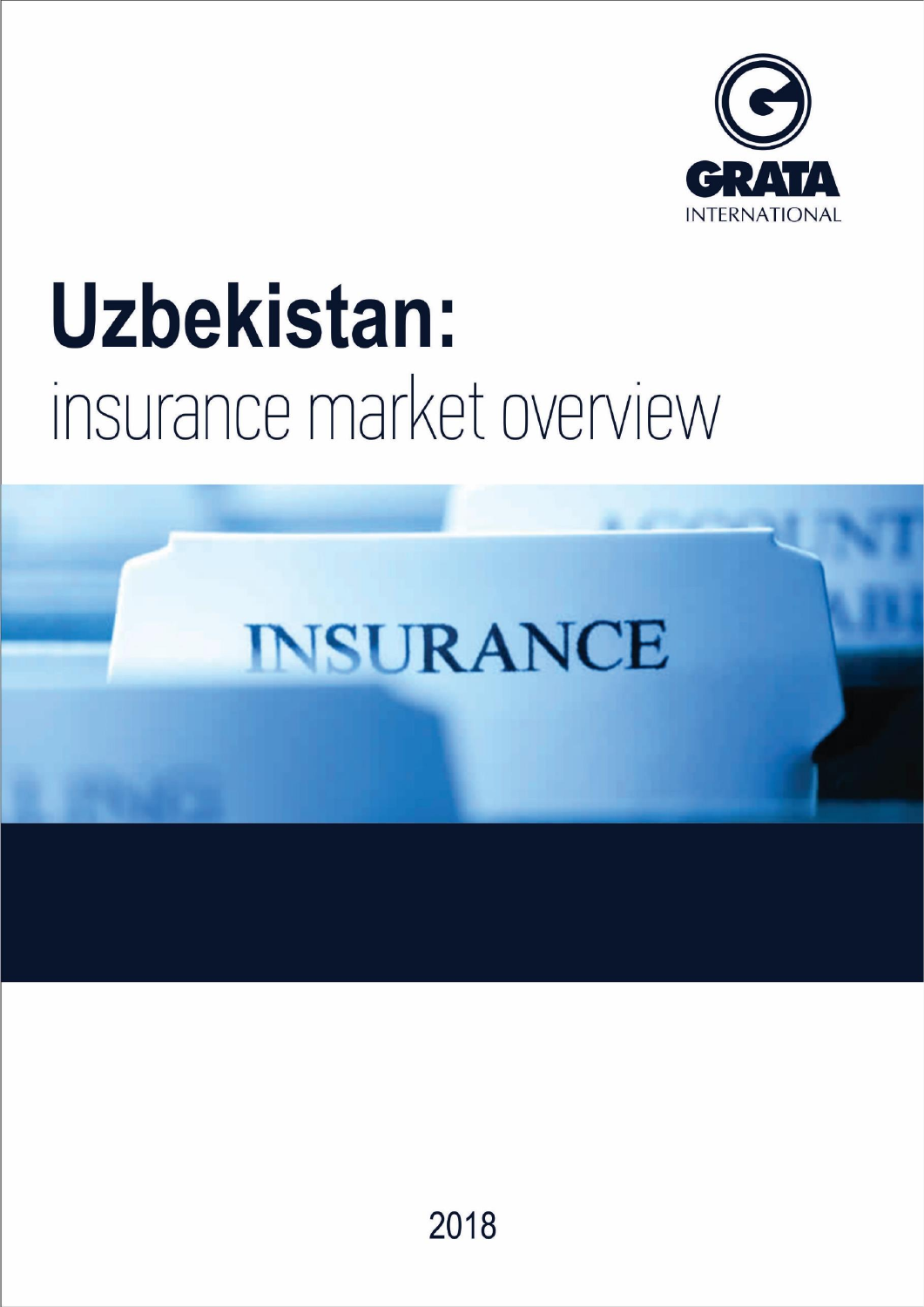

## **Introduction**

Insurance functions as a tool to optimize financing process of recovery of the resources lost as a result of random events and by this insurance considerably decreases financial load to the budget of the state. Insurance aids to avoid also such serious macroeconomic problems as the growth of the public expenditures and the budget deficit which is an inflationary factor. The subject of the current state and development of the insurance market in Uzbekistan remains relevant today.

## **1. Legal Framework**

The insurance market and circulation of life insurance products in Uzbekistan are mainly regulated by two documents, namely, "Civil Code" of the Republic of Uzbekistan and Law of the Republic of Uzbekistan "About Insurance activity" No.358-II dated 05.04.2002. The former includes a general overview of the insurance market in Uzbekistan, licensing provision, liquidation and operation part of insurance businesses. The latter regulates the relations arising in the field of insurance; classifies industries and insurances in the insurance market; defines subjects of insurance activity, lists rights and obligations of insurer and insured.

Three main documents in the sphere of establishing insurance enterprises are Law of the Republic of Uzbekistan "On The Joint-Stock Companies and Protection of The Shareholders` Rights" No.223-I dated 26.04.1996, Law of the Republic of Uzbekistan "On Securities Market" No.385 dated 03.06.2015 and Decree of the Cabinet of the Ministers of the Republic of Uzbekistan "About government regulation measures of insurance activity" No.286 dated 08.07.1998. These laws set out requirements for insurer while forming legal business entities, and establish the competency of insurance-regulating authorities.

# **2. Regulator**

Insurance Supervision process is carried out by a special state authority which is determined by the Decree of Cabinet of the Ministers.

In 1998, the office of State Insurance Supervisor was entrusted to the Ministry of Finance of the Republic of Uzbekistan by the Decree of the Cabinet of the Ministers of the Republic of Uzbekistan "About government regulation measures of insurance activity" No.286 dated 08.07.1998.

The State Insurance Supervisor under the Ministry of Finance of the Republic of Uzbekistan is responsible for regulation of insurance market in the country, licensing insurance activities, suspending issued licenses, establishing requirements standards for the solvency and insolvency of insurance enterprises, exercise other powers in accordance with the scope of the authority provided in the law.

## **3. Main Market Players**

Currently, 27 insurer companies are providing natural and legal persons with more than 110 types of insurance services in Uzbekistan. There are three state-owned insurers that are dominating the insurance market in the country, namely, "Uzbekinvest", "Uzagrosugurta" and "Kafolat". "Uzbekinvest" is considered as the largest insurer in the country with the 45.0% of total investments in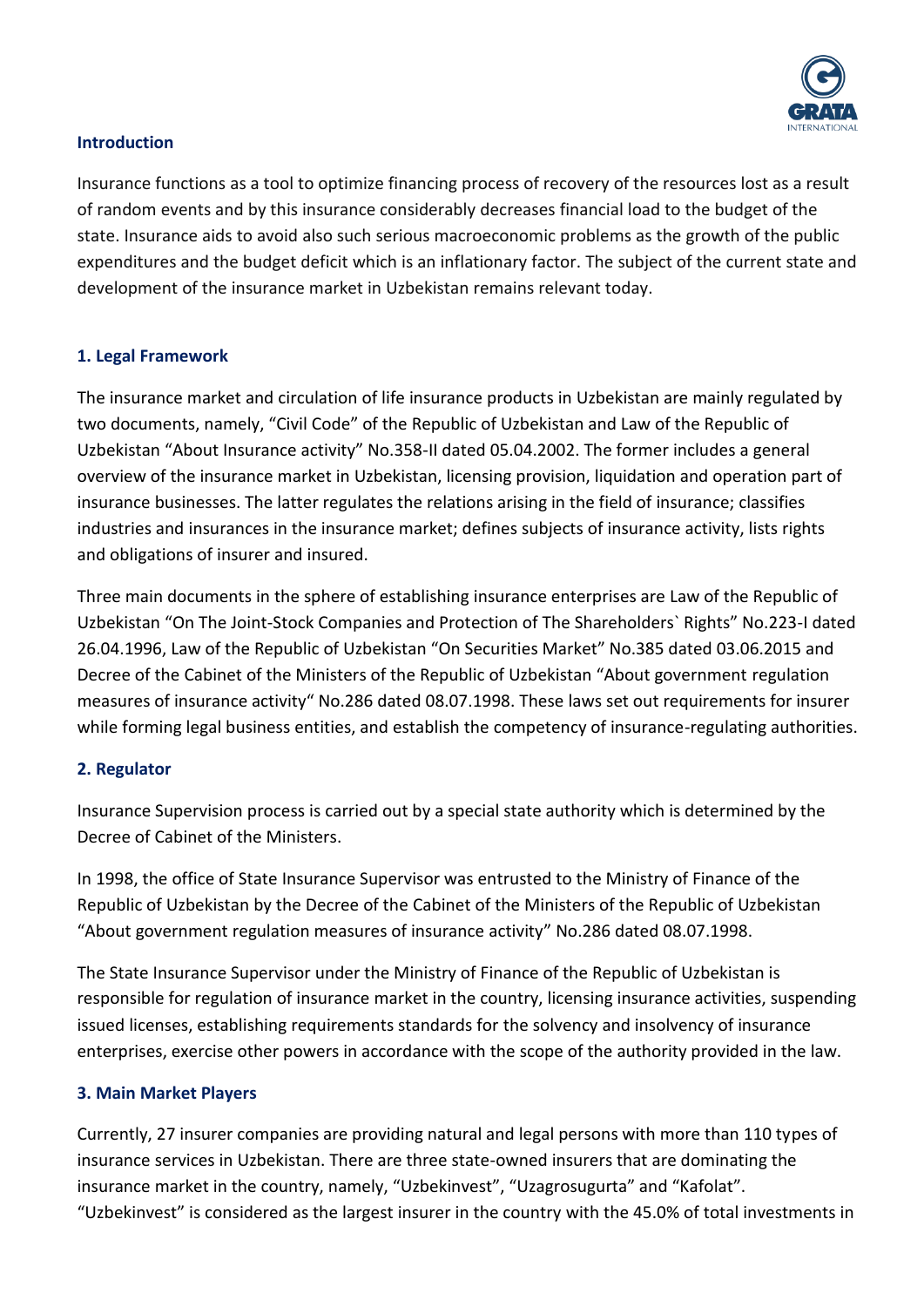

the country, "Uzbekinvest" is followed by "Uzagrosugurta" with 7.0% of total investments. 45.1% of income generated by insurance companies is held as bank deposits, 41.2% was invested in corporate bonds and securities, 5.6% was channeled to equity capital and 6.5% was invested in real estate.

# **4. Types of Insurance**

Law of the Republic of Uzbekistan "About Insurance activity" No.358-II dated 05.04.2002 divides insurance into two general insurances:

- Life insurance that includes insurances of the interests connected with health, life, working capacity and etc.
- General insurance that comprises of property insurance, liability insurance, the personal insurance and insurances other than covered by life insurance.

Article 914 "Civil Code" classifies insurances as voluntary and obligatory ones. Obligatory insurances in the Republic of Uzbekistan are as follows:

- Insurance of Civil liability of vehicle owners
- Insurance of Civil liability of an employer
- Ecological insurance.

Moreover, the legislation of the country prescribes 17 specific types of obligatory insurances.

# **5. Foreign Participation**

The insurance market of Uzbekistan admits the participation of foreign insurance companies to some extent. Foreign insurance companies can be only partners in a joint venture of insurance companies incorporated or being incorporated in the Republic of Uzbekistan, they are subject to the Law of the Republic of Uzbekistan "About Insurance activity" No.358-II dated 05.04.2002 and regulations of the insurance market by being a founder of an insurance company. Foreign participation is limited in insurance sector from case-to-case according to the type of insurance companies provided in Table A.

Insurances granted by foreign insurance companies cannot be relied on and enforced in the territory of the Republic of Uzbekistan. Foreign insurance companies are limited to reinsuring the risks of insurances granted by an Uzbek insurer. Moreover, if not prescribed otherwise local and foreign insurance companies are not allowed to jointly conduct brokering activities and to issue insurances without having sufficient registration and insurance activity licenses granted by Ministry of Justice.

# **6. Licensing**

Pursuant to the Law of the Republic of Uzbekistan "About Insurance activity" No.358-II dated 05.04.2002, businesses conducting insurance activities are subject to being licensed. Insurers and insurance brokers must be legal entities according to the Uzbek legislation. Ministry of Justice conducts state registration procedures of insurers and insurance brokers according to the regulations prescribed by the Cabinet of Ministers. According to the Decree of the Cabinet of the Ministers of the Republic of Uzbekistan "About measures for further development of insurance services` market" No.413 dated 27.11.2002 requirements for the insurers are as follows: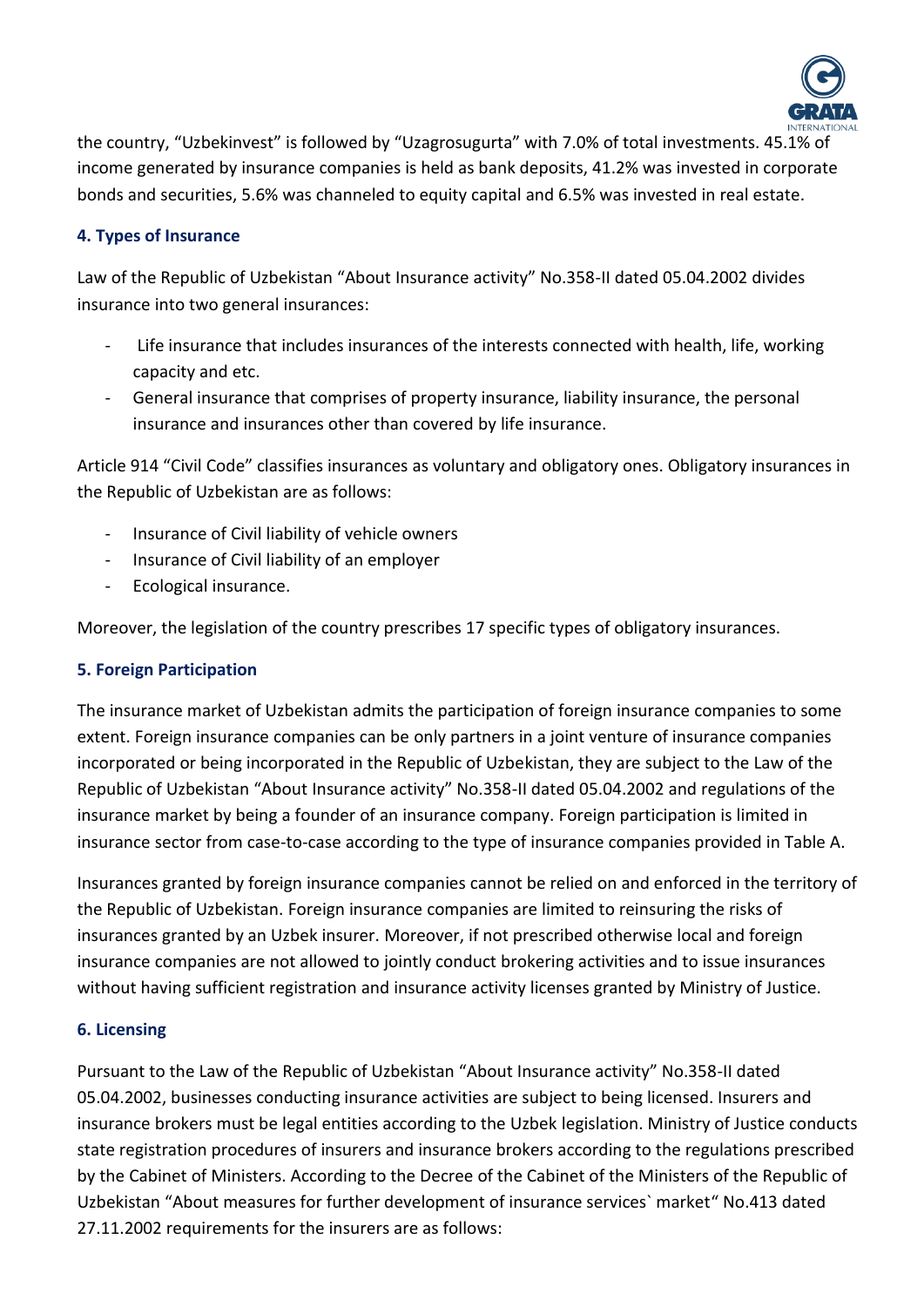

To have sufficient charter capital according to the type of insurance sector **Table A.**

| General Insurance sector    | 7.5 Billion UZS |
|-----------------------------|-----------------|
| Life Insurance sector       | 10 Billion UZS  |
| Compulsory Insurance sector | 15 Billion UZS  |
| Reinsurance only            | 30 Billion UZS  |

- To have branches, with the same legal powers with the general office, in every single region of the Republic of Uzbekistan and in the Republic of Karakalpakstan
- To have an agreement with insurance brokers on cooperation in the provision of obligatory insurance

## **7. Requirements to Financial Solvency of Insurers (Charter Capital, Insurance Reserves)**

Financial solvency norms, insurance reserves, and methodology of their calculation for insurance companies are set out by State Insurance Supervisor. The fundamental requirement for insurance companies is to have sufficient charter capital in accordance with Table A. Regulation on "Financial solvency of insurers and reinsurers" Nº41 dated 22.04.2008 enacted by Ministry of Finance regulates and prescribes the norms for ensuring the solvency of insurance companies. In accordance with the regulation, insurance companies are subject to four indicators:

- Solvency margin
- Placement of insurers/reinsurers` assets
- Placement of insurance reserves
- Maximum permissible size of obligations for separate risks and cumulative risks of insurers

The State Insurance Supervisor obliges insurance companies to submit the results of calculations for obligatory indicators quarterly. According to the results of calculations, insurers are provided with performance rating. Failing to comply with the regulations prescribed in the law can lead to revocation of license from insurance companies.

## **8. Internal Control**

Regulations and Laws have been enacted by the state authorities to establish a standard within the workplace of professionals involved in the market, moreover, to counteract legalization of income, through insurance activities, that was derived from the financing of terroristic coalitions and other unlawful/criminal activities. According to the Regulations, insurance brokers are required to have higher education and 1-year of work experience in the insurance market.

Regulation "On Insurance brokers" No.19 dated 28.01.2003 sets out rights and obligations of insurance brokers, provides insurance brokers with a legal scope of their actions while conducting insurancerelated activities, for instance, limitations imposed on insurance brokers while conducting marketingrelated services. In the course of violations of the regulations and standards of internal control set out